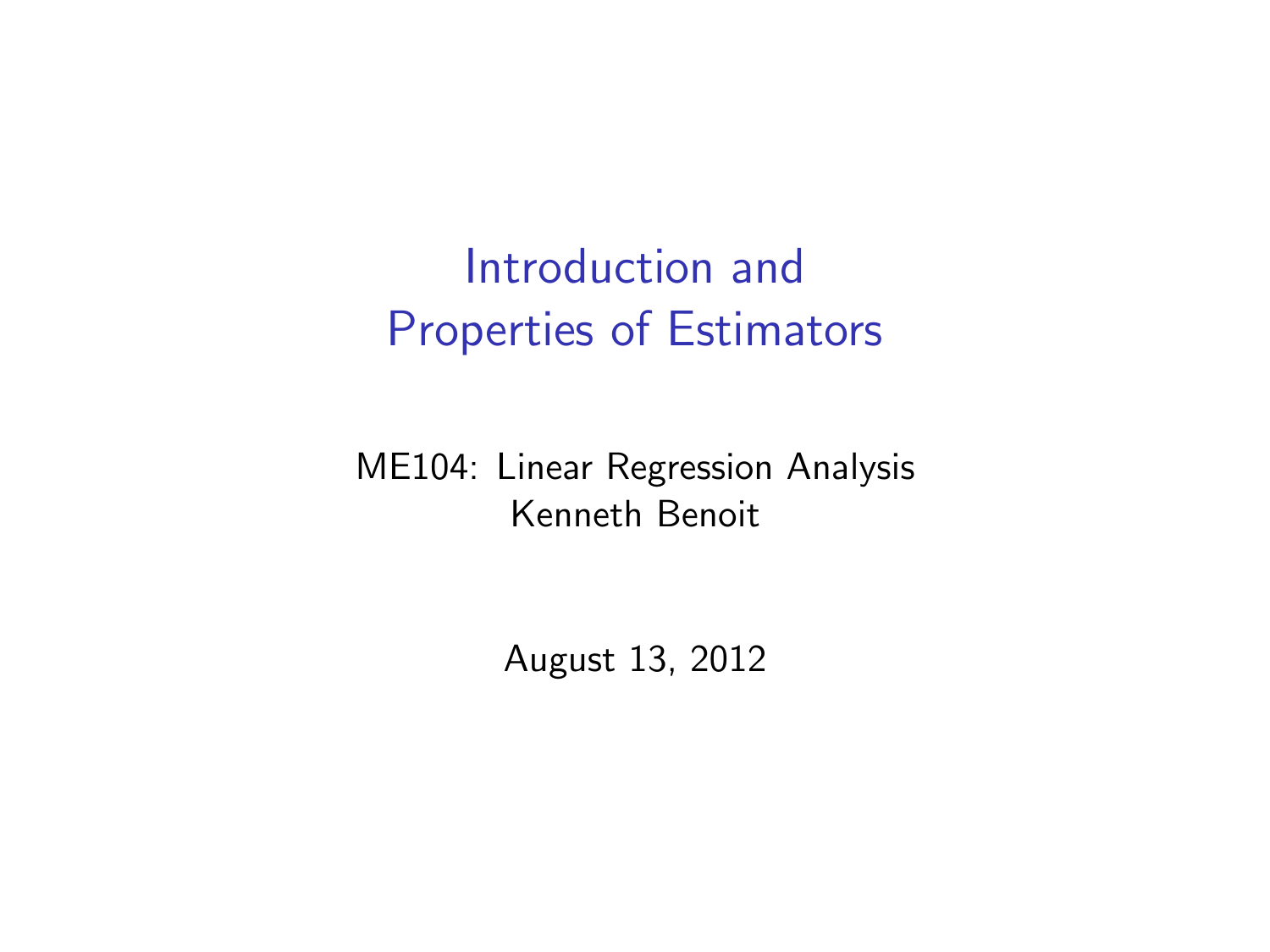# Objectives and learning outcomes

- $\triangleright$  to more deeply understand the linear regression model
- $\triangleright$  to diagnose and correct problems with LRM in real data
- $\triangleright$  to apply generalizations of LRM to binary and count data
- $\triangleright$  to be able to read quantitative studies in political science
- $\triangleright$  to know where to go for more advanced techniques and problems
- $\triangleright$  only prerequisite is an introductory statistics course (up to linear regression), but the more previous statistics, the better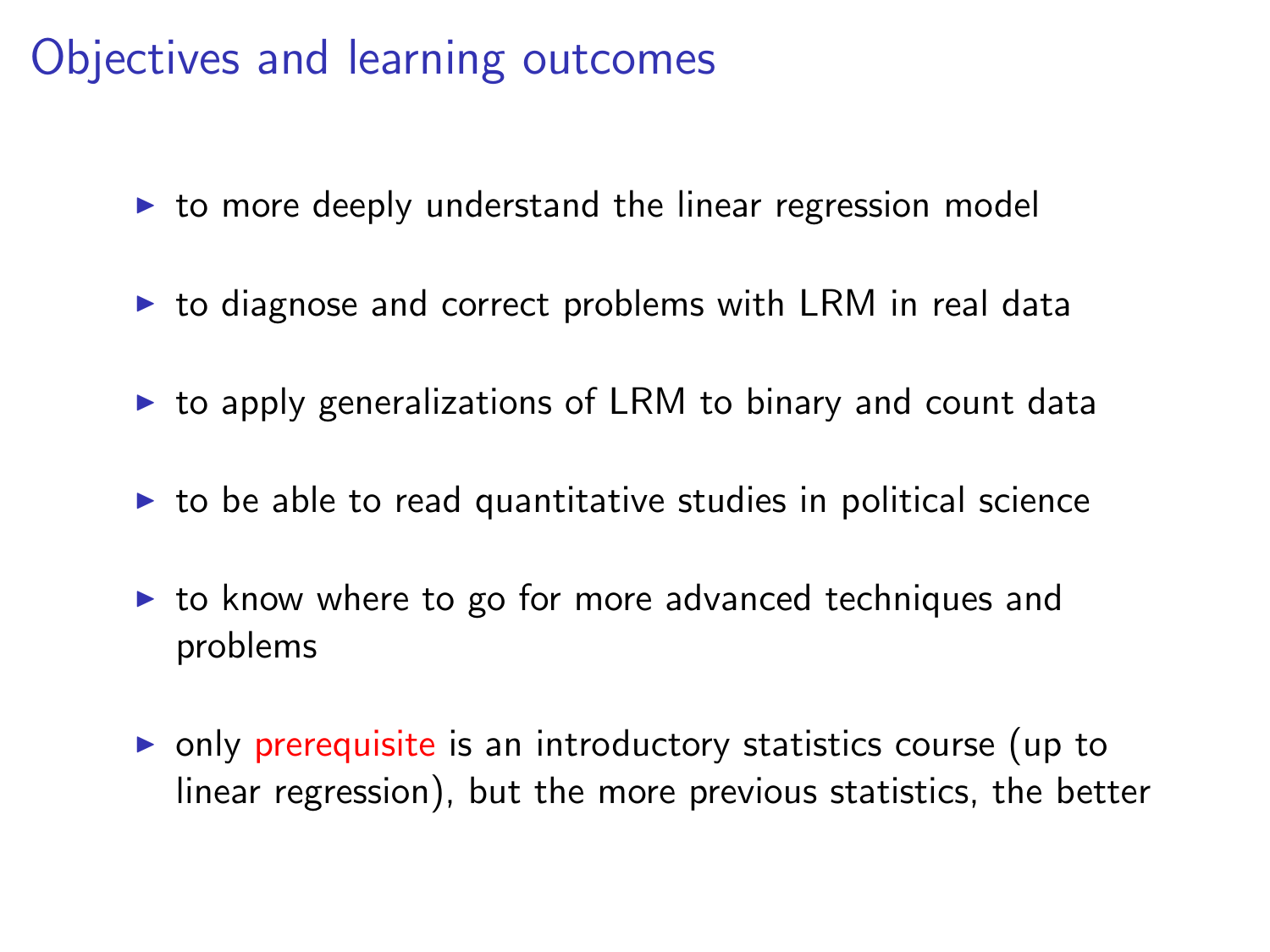#### Assessment

#### $\blacktriangleright$  Problem sets

- $\triangleright$  not graded, but rather are for doing in lab sessions with guidance
- $\triangleright$  you are welcome to write up the answers and submit them to Carolina Plescia, the course TA [C.Plescia@lse.ac.uk](mailto:C.Plescia@lse.ac.uk)
- If you are taking the exam: this will be Friday morning of the second week, with a review session the afternoon before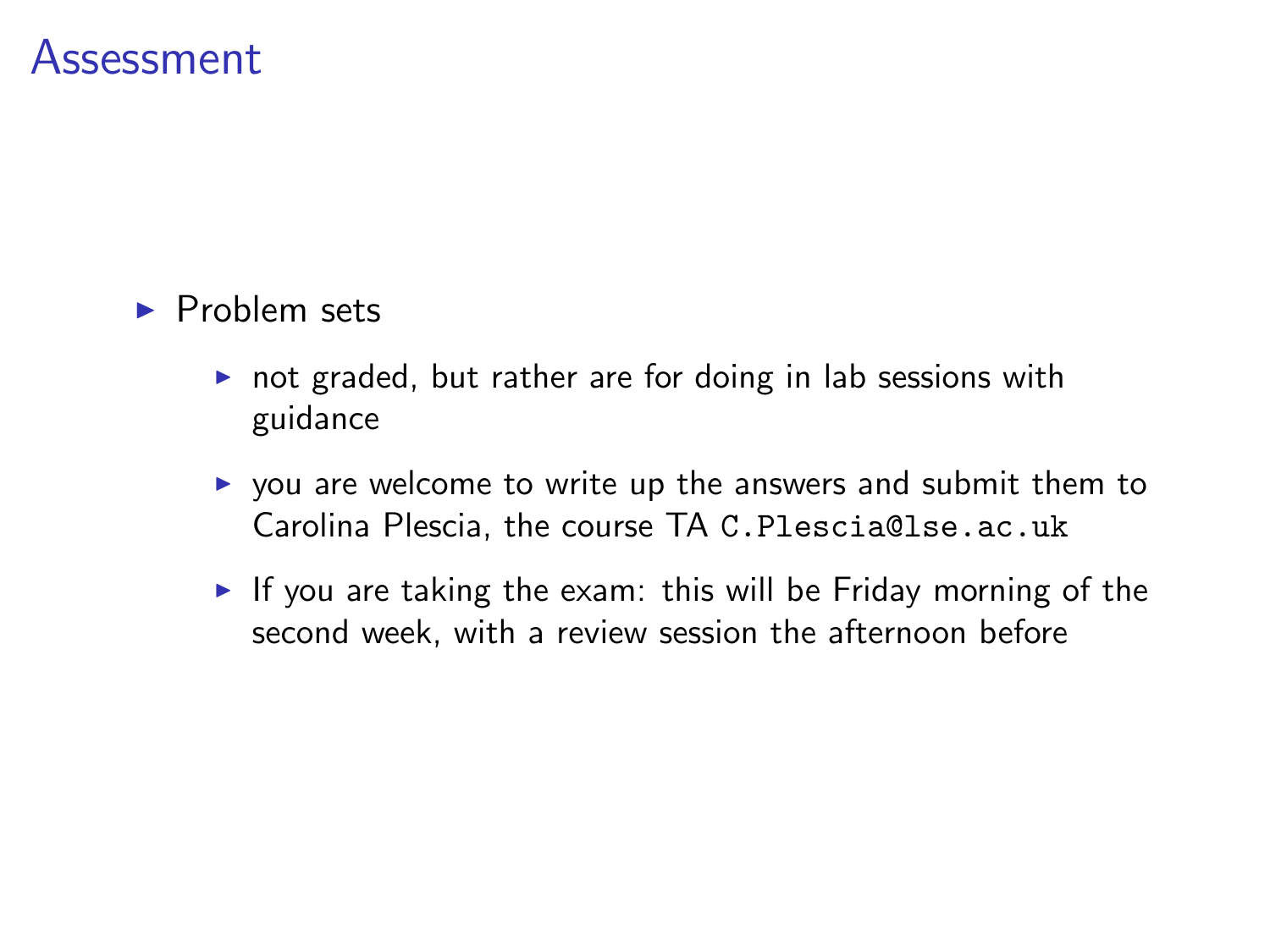### Texts and Software for this course

- $\blacktriangleright$  Two primary texts
	- ▶ Kennedy, Peter. 2008. A Guide to Econometrics. 6th ed. Oxford: Blackwell
	- ► Agresti, Alan and Barbara Finlay. 2009. Statistical Methods for the Social Sciences (4th Edition). Prentice Hall.
- $\triangleright$  Software will be the Stata statistical package, version 12
	- $\triangleright$  You can access this from any (Windows) LSE computer we will show you in the lab
	- possible to get a student copy (and worth it)
	- $\triangleright$  Mac and Linux versions also available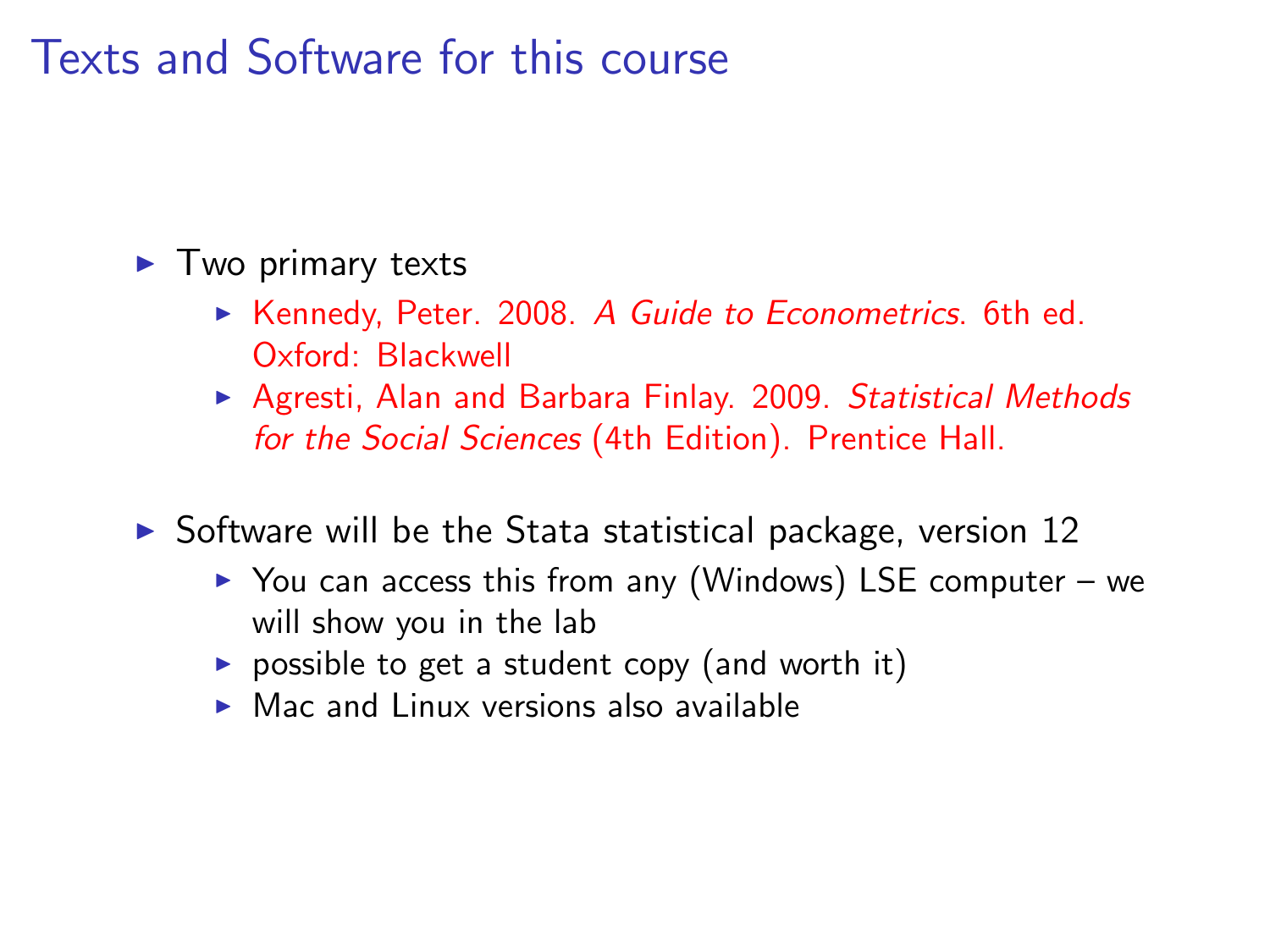A problem: Method of Moments Failure

- $\triangleright$  Dublin uses serial numbers for cars such that 12-D-12371 means the year 2012, Dublin, and the 12371th registration number issued
- $\blacktriangleright$  Let's say that based on a sample of observing number plates, you want to estimate the total number of licenses issued in 2012
- ▶ Sample: 12371, 5740, 432, 21999, 7629, 9000
- $\triangleright$  The question is same as asking: What is N?
- $\triangleright$  This is a version of a very common problem of estimating an equation for averages or the mean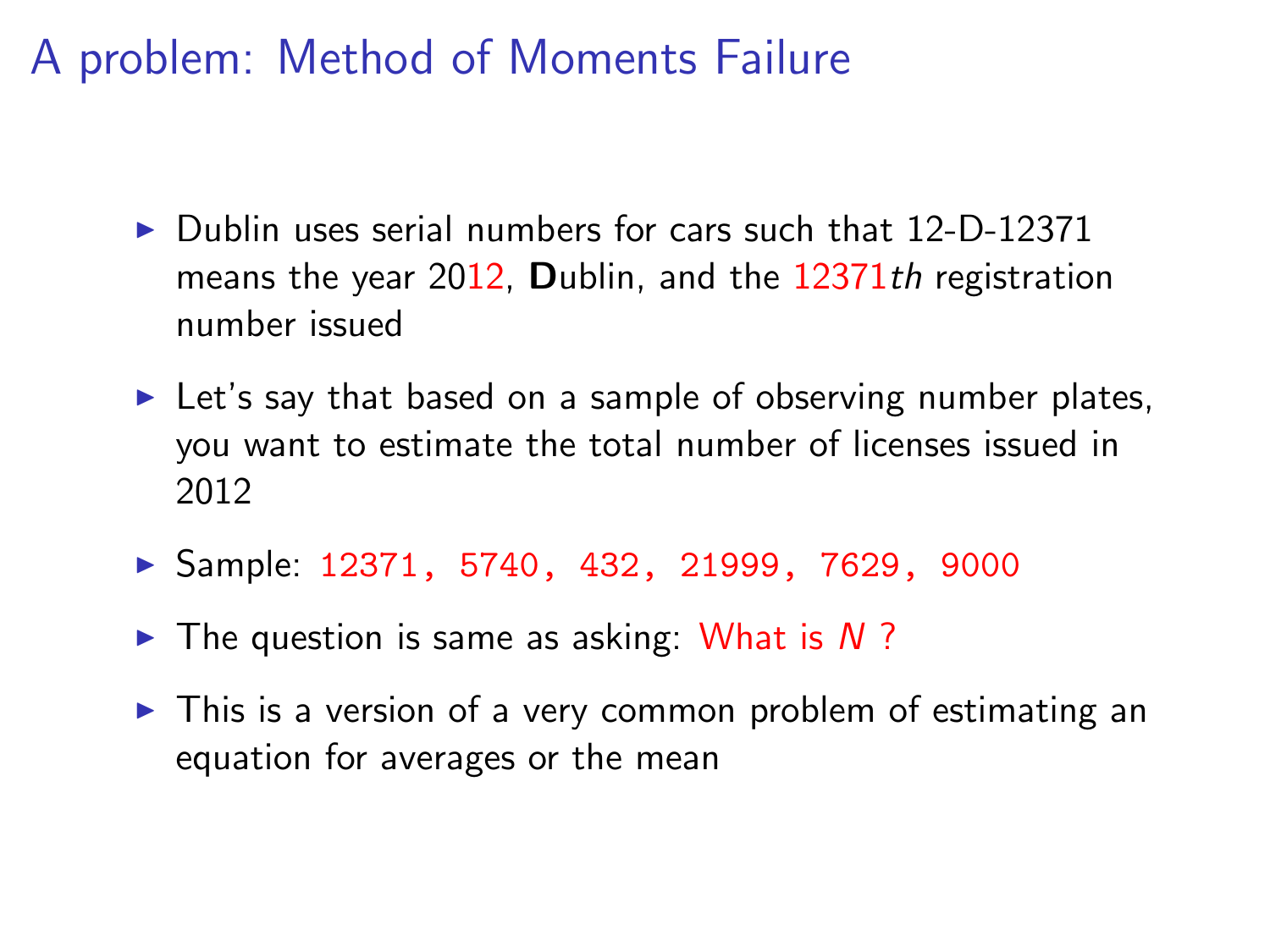- From the sample, we can calculate a sample mean  $\bar{X}$ : 9,528.5
- $\triangleright$  We also know that from the population of serial numbers 1, 2, 3,  $\dots$  N, the mean  $\mu$  in terms of N is  $\mu = (N+1)/2$
- If  $E(\mu) = \overline{X}$ , we can use this to solve for N:

$$
\mu = (N+1)/2 \qquad (1)
$$
  
\n
$$
2\mu = N+1
$$
  
\n
$$
2\mu - 1 = N
$$
  
\n
$$
N = 2\bar{X} - 1
$$
  
\n
$$
= 2(9,528.5) - 1
$$
  
\n
$$
= 19,056
$$

- $\blacktriangleright$  So is answer 19,056?
- $\triangleright$  NO, since in this case we know it should be (at least) 21,999
- $\blacktriangleright$  Lesson: Some methods of estimation are better than others!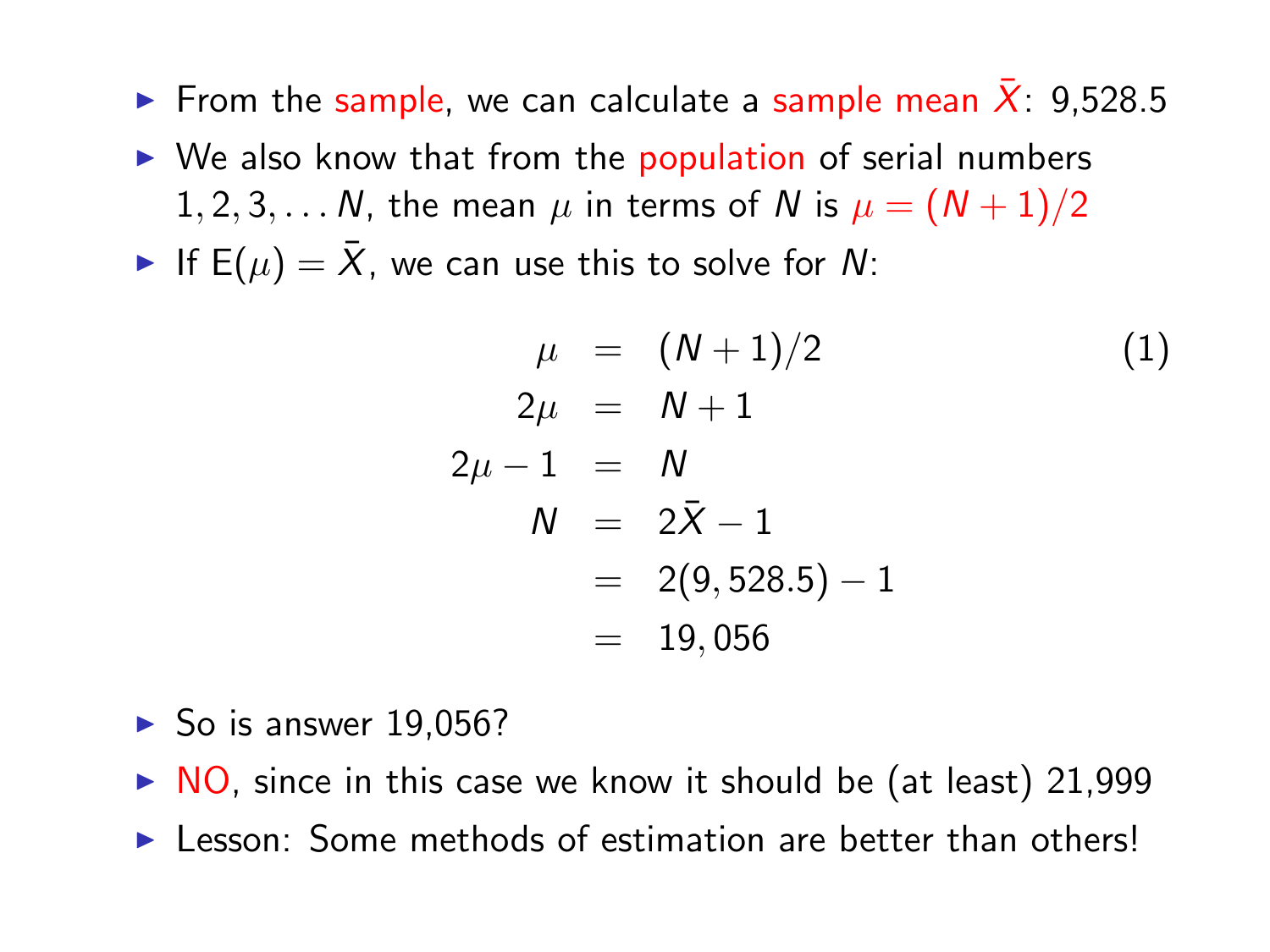# Some suggestions at this point

- $\triangleright$  Suggestion: Review the Greek math alphabet, see [http://math.boisestate.edu/~tconklin/MATH144/](http://math.boisestate.edu/~tconklin/MATH144/Main/Extras/PRGreekAlphabet.pdf) [Main/Extras/PRGreekAlphabet.pdf](http://math.boisestate.edu/~tconklin/MATH144/Main/Extras/PRGreekAlphabet.pdf)
- $\triangleright$  Suggestion: Review the rules of matrix algebra
- $\triangleright$  Suggestion: Review the rules concerning expectations (and variances)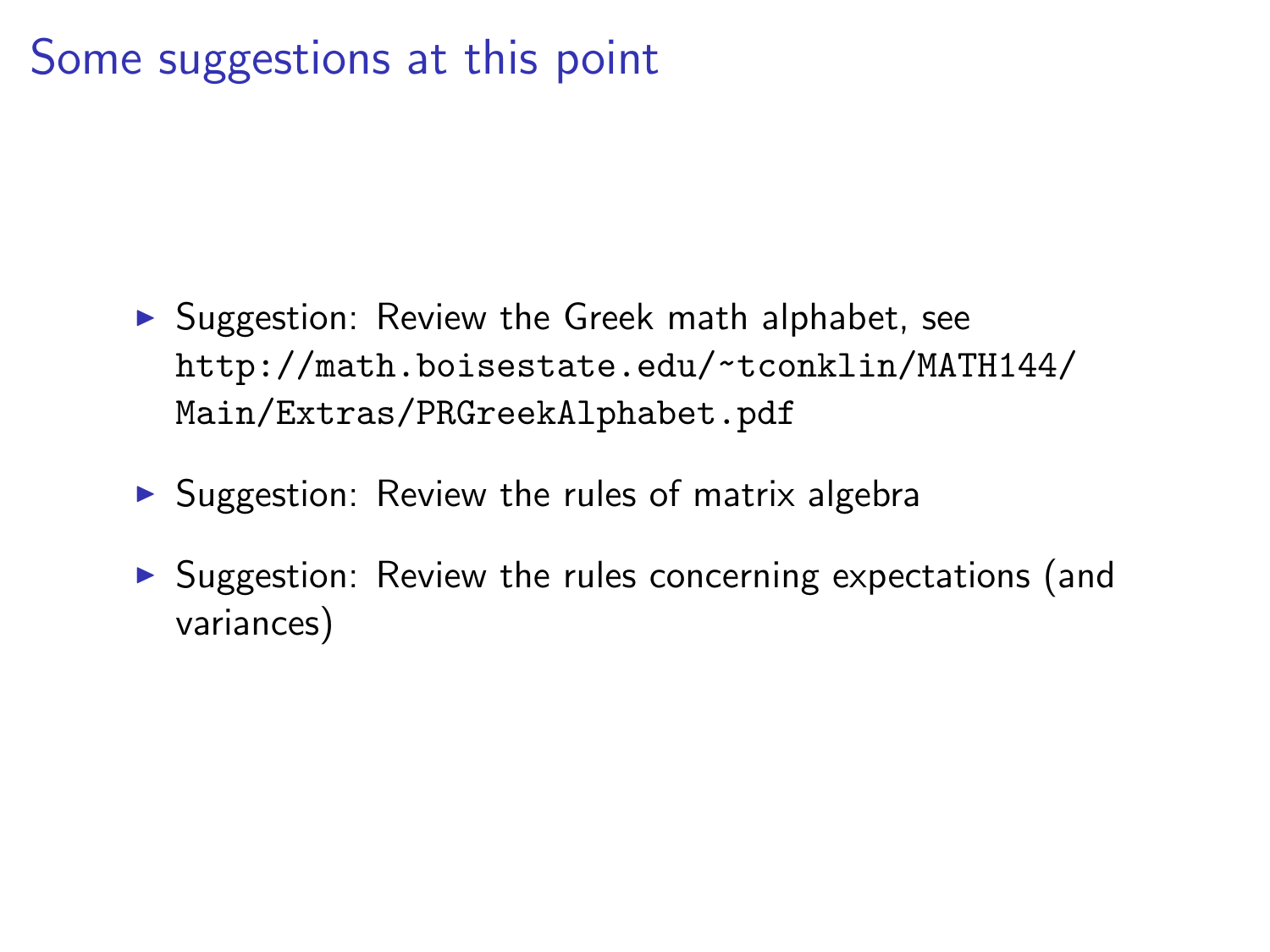# The Birthday Problem

The Birthday Problem: What is the probability that two people in this room will have the same birthday? One of the most famous problems in combinatorics and probability. What is the probability that in a room of  $n$  people, any two have the same birthday?

- $\triangleright$  We start with (wrong!) assumptions: no leap years, no twins, no seasonal or weekday variations, all birthdates equally likely
- $\triangleright$  Rephrase question: What is probability that no two of n people will share a birthday?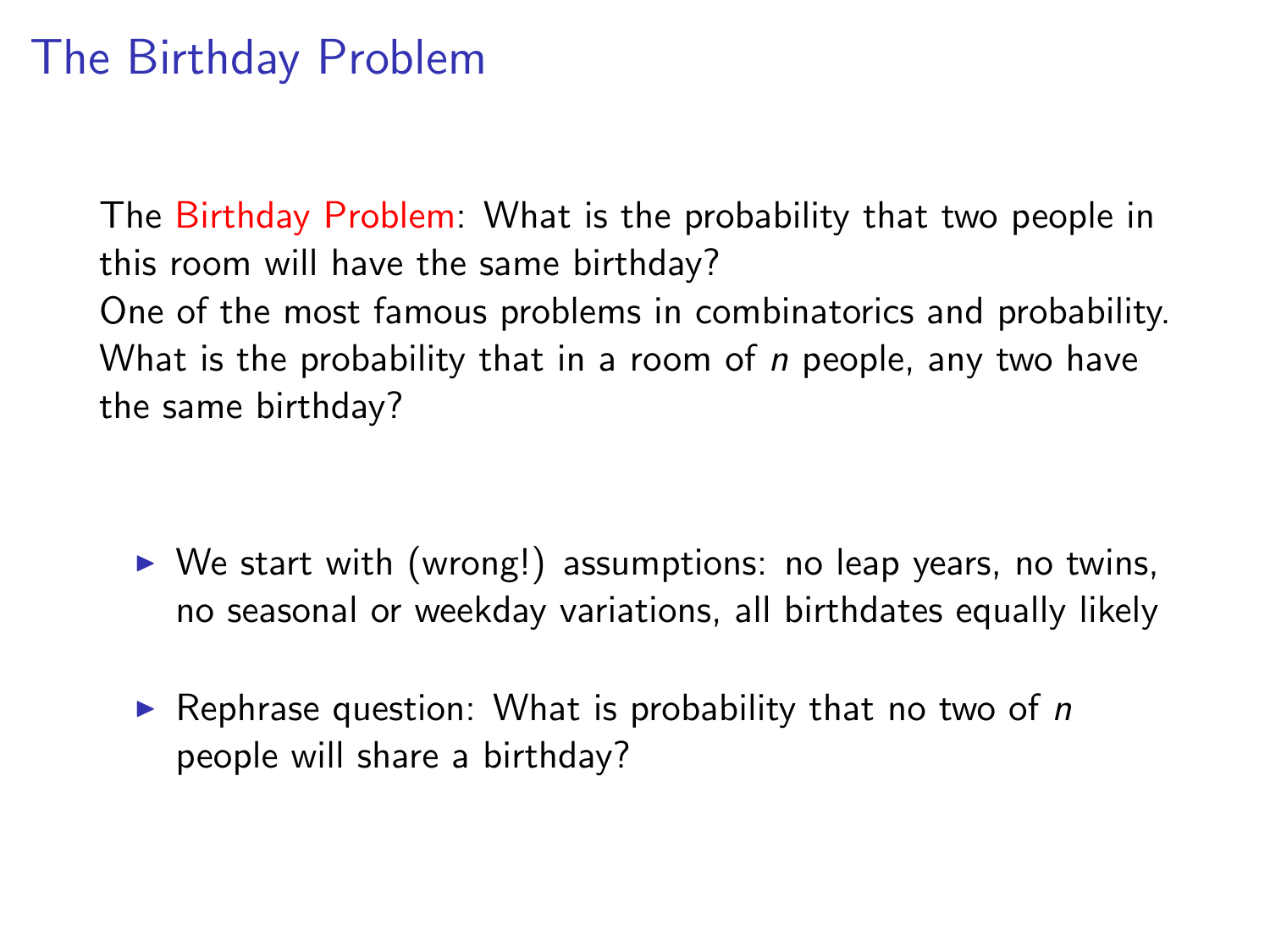#### The Birthday Problem

 $\blacktriangleright$  Probability is 0 with 366 people

Probability is 1.0 with 1 person, or  $\frac{365}{365} = 1.0$ 

- ▶ Probability for two people is:  $\frac{365}{365} \cdot \frac{364}{365} = 0.9973$
- ▶ Probability for three people is:  $\frac{365}{365} \cdot \frac{364}{365} \cdot \frac{363}{365} = 0.9918$
- $\blacktriangleright$  Formula for *n* people is:  $\frac{365-1}{365} \cdot \frac{365-2}{365} \cdot \cdots \cdot \frac{365-1-n}{365}$ 365
- $\blacktriangleright$  alternatively  $\left(1-\frac{365}{n}\right)$  $\frac{65}{n}$ ) ·  $\frac{1}{365^n}$  =  $\frac{365!}{(365-n)!265^n}$

 $\triangleright$  Crosses 0.50 at just 23 people!

 $\triangleright$  More than 0.75 at 30 people, and 0.99 at 57 people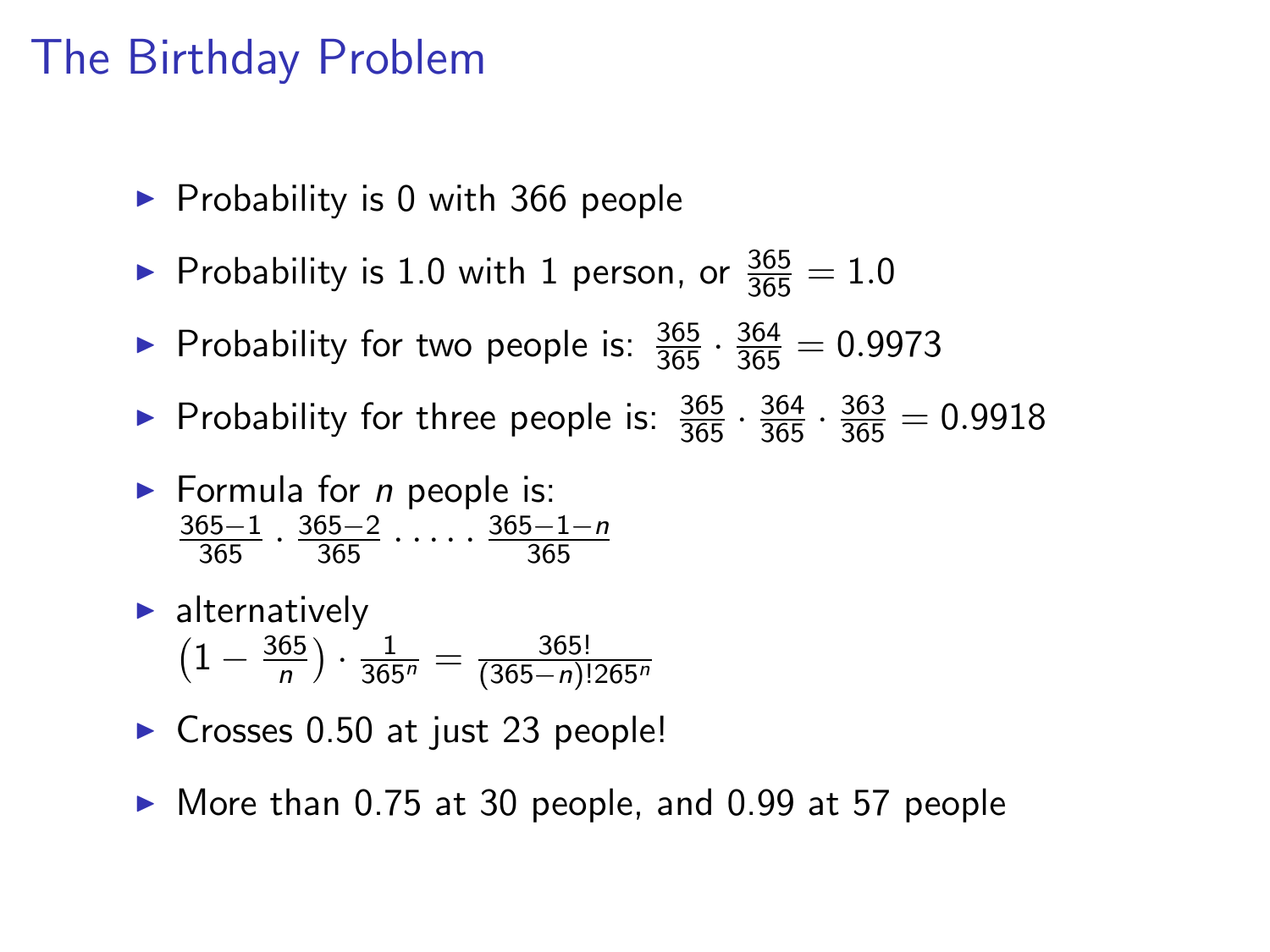

Number of people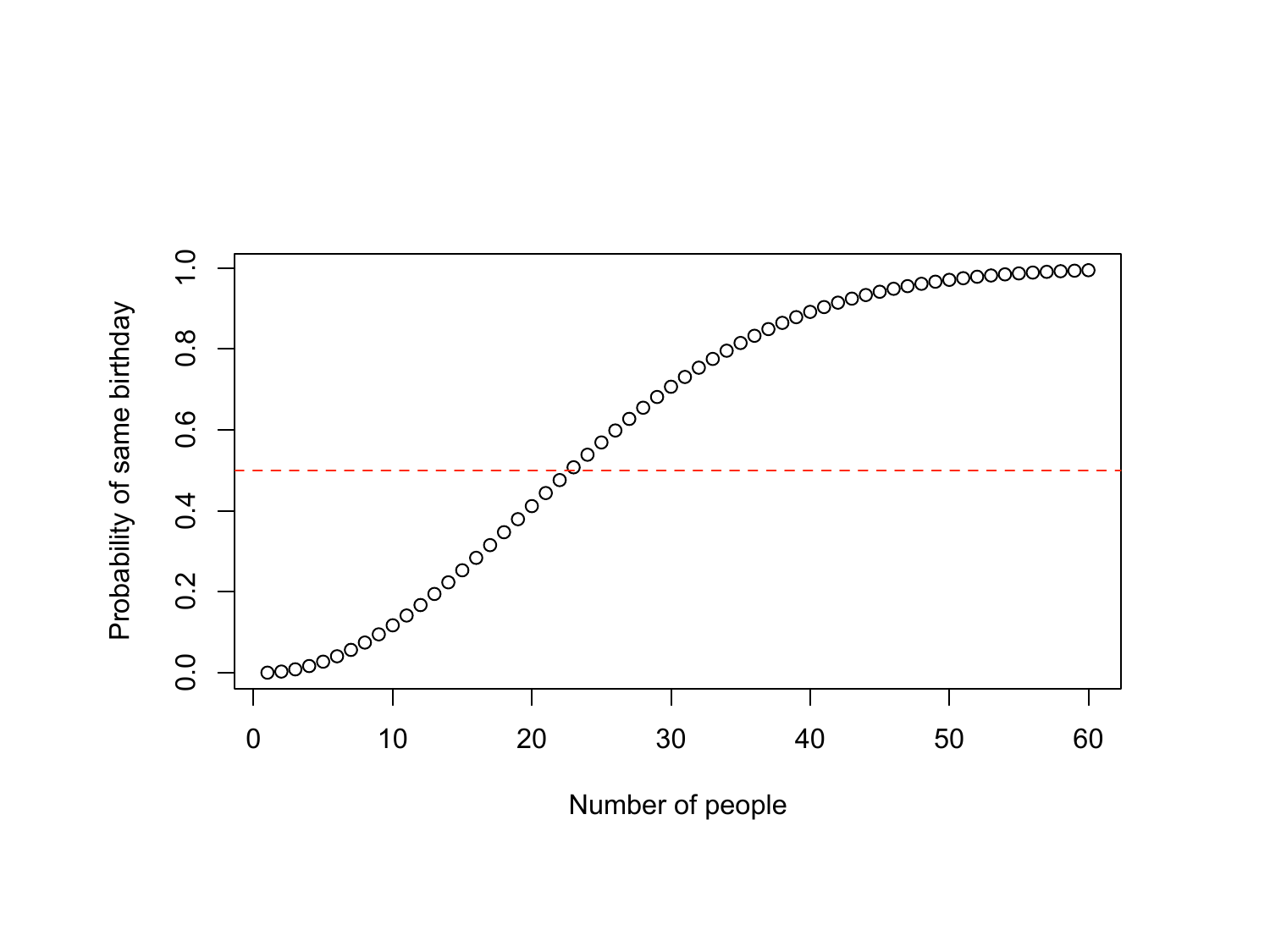# Randomness and statistical modelling

- In The disturbance term:  $Y = f(X) + \epsilon$ . The  $\epsilon$  makes the function stochastic; without it the function would be deterministic.
- $\triangleright$  Where does  $\epsilon$  come from?
	- 1. Omission of the influence of innumerable chance events.
	- 2. Measurement error.
	- 3. Human indeterminacy.
- ► Parameter is generally  $\beta$  or  $\theta$ . Estimates will be  $\hat{\beta}$  or  $\hat{\theta}$ .
- $\triangleright$  Most common estimation method is to minimize the squared errors ("least squares"). What are alternatives? (1) absolute deviations, (2) horizontal deviations, (3) etc.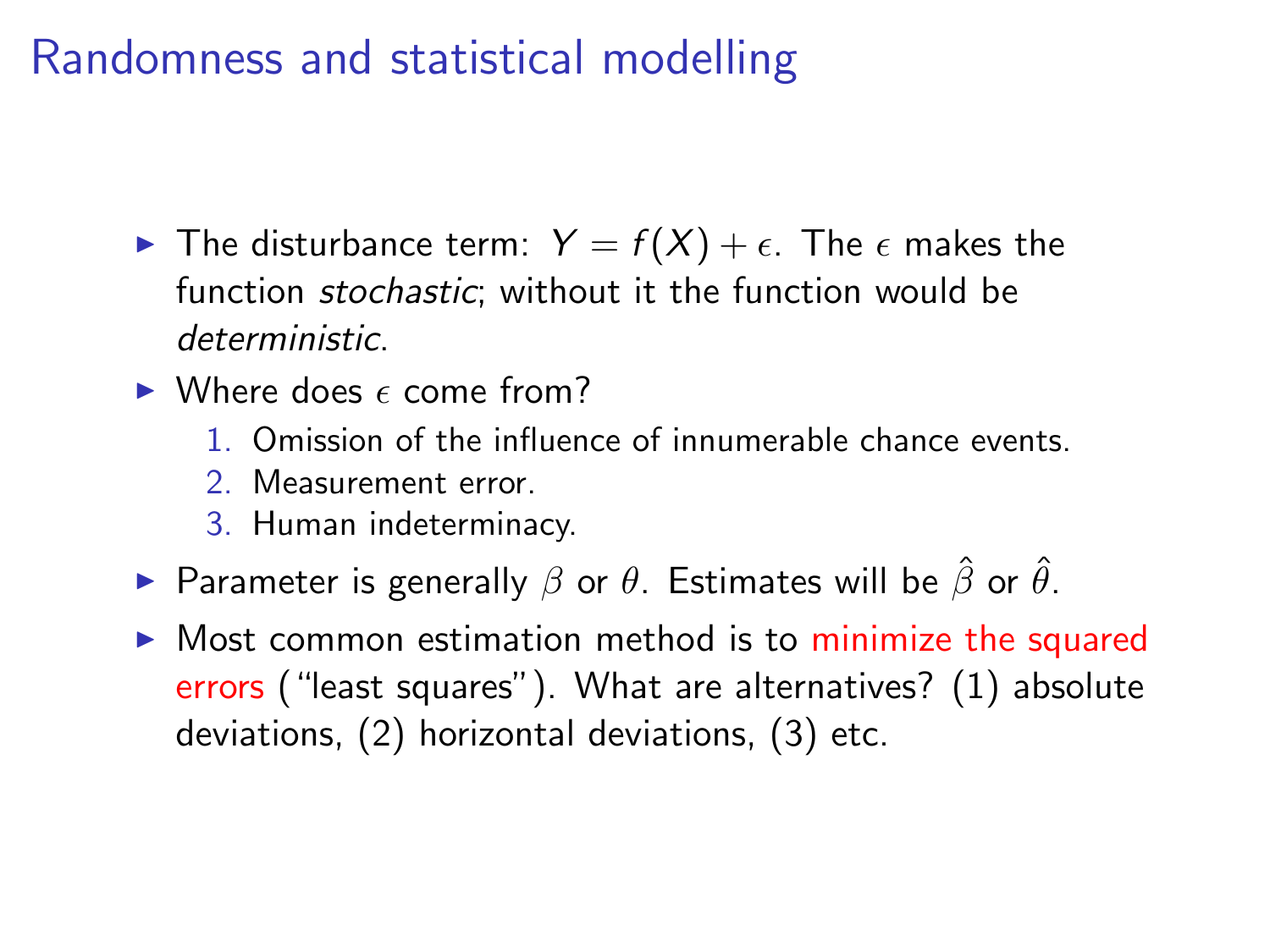# Point Estimation

- $\blacktriangleright$  How can the population be estimated from the sample?
- $\triangleright$  A random sample is a random subset of the population
- $\triangleright$  "Strictly random" means all units from the population have an equal probability of being chosen for the sample being chosen for the sample

| <b>Sample</b>                                                                      | <b>Population</b>                         |
|------------------------------------------------------------------------------------|-------------------------------------------|
| Relative frequencies $\frac{f_i}{n}$ are used to Probabilities are used to compute |                                           |
| compute:                                                                           |                                           |
| Sample mean $X$                                                                    | Population mean $\mu$                     |
| Sample variance $s^2$                                                              | Population variance $\sigma^2$            |
| These random variables are <i>statis-</i>                                          | These fixed constants are <i>parame</i> - |
| tics or estimators                                                                 | ters or targets                           |

Table: Review of Population v. Sample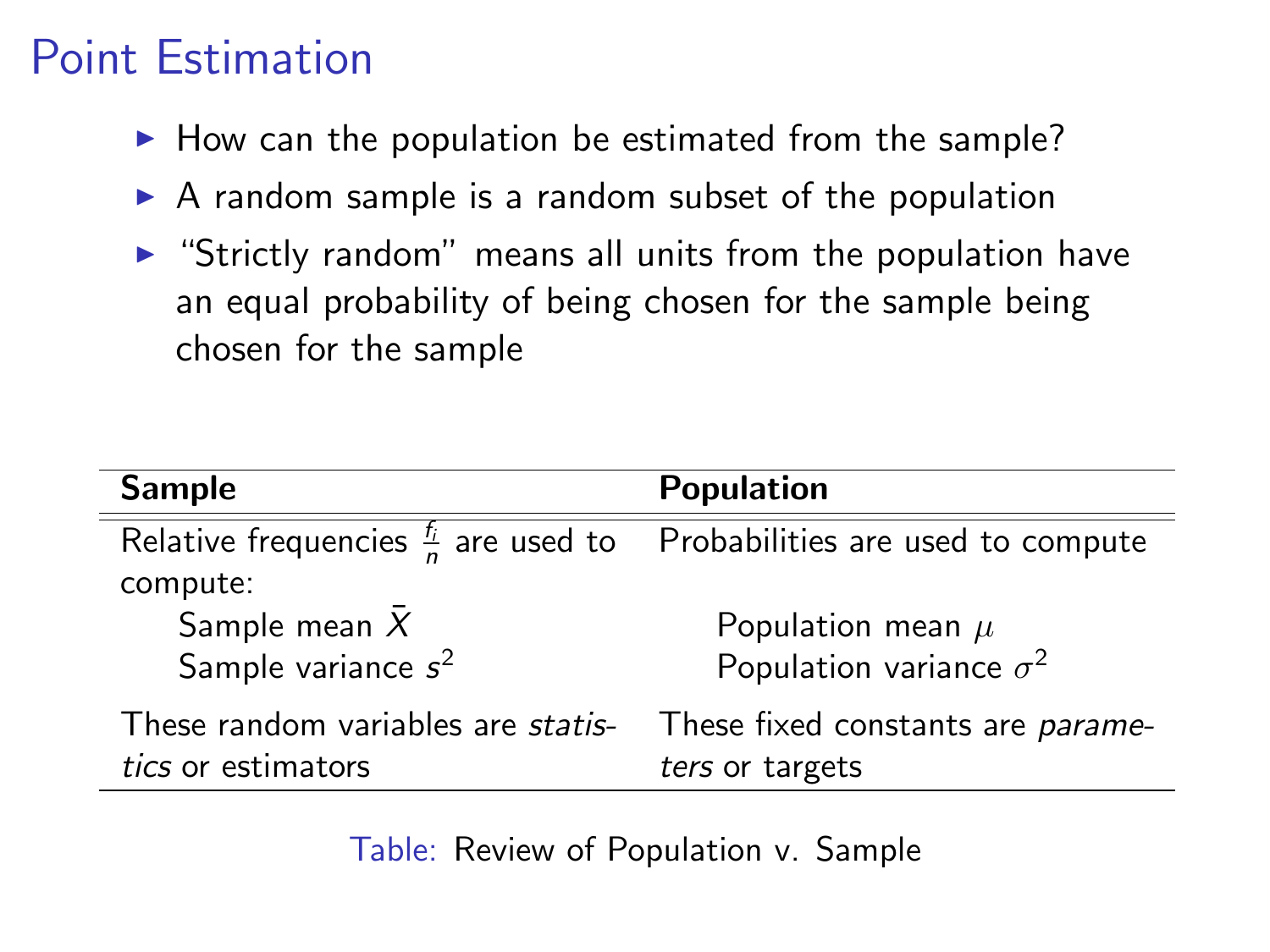# Properties of Estimators: Bias

- $\triangleright$  U is an unbiased estimator of  $\theta$  if  $E(U) = \theta$ . An estimator V is called biased if  $E(V)$  is different from  $\theta$
- $\triangleright$  Bias  $\equiv$   $E(V) \theta$
- $\triangleright$  Bias is often assessed by characterizing the sampling distribution of an estimator
	- $\triangleright$  repeated samples are drawn by resampling from the disturbance term (in our case,  $\epsilon$ ), while keeping the values of the independent variables unchanged
	- ► For instance we could do this 1,000 times using  $\beta^*$  to calculate an estimate of  $\beta$
	- $\blacktriangleright$  The way that the 1,000 samples are distributed is called the sampling distribution of  $\beta^*$
	- ► For an estimator  $\beta^*$  to be an unbiased estimator of  $\beta$  means that the mean of its sampling distribution is equal to  $\beta$
	- Another way to put this is that  $E(\beta^*) = \beta$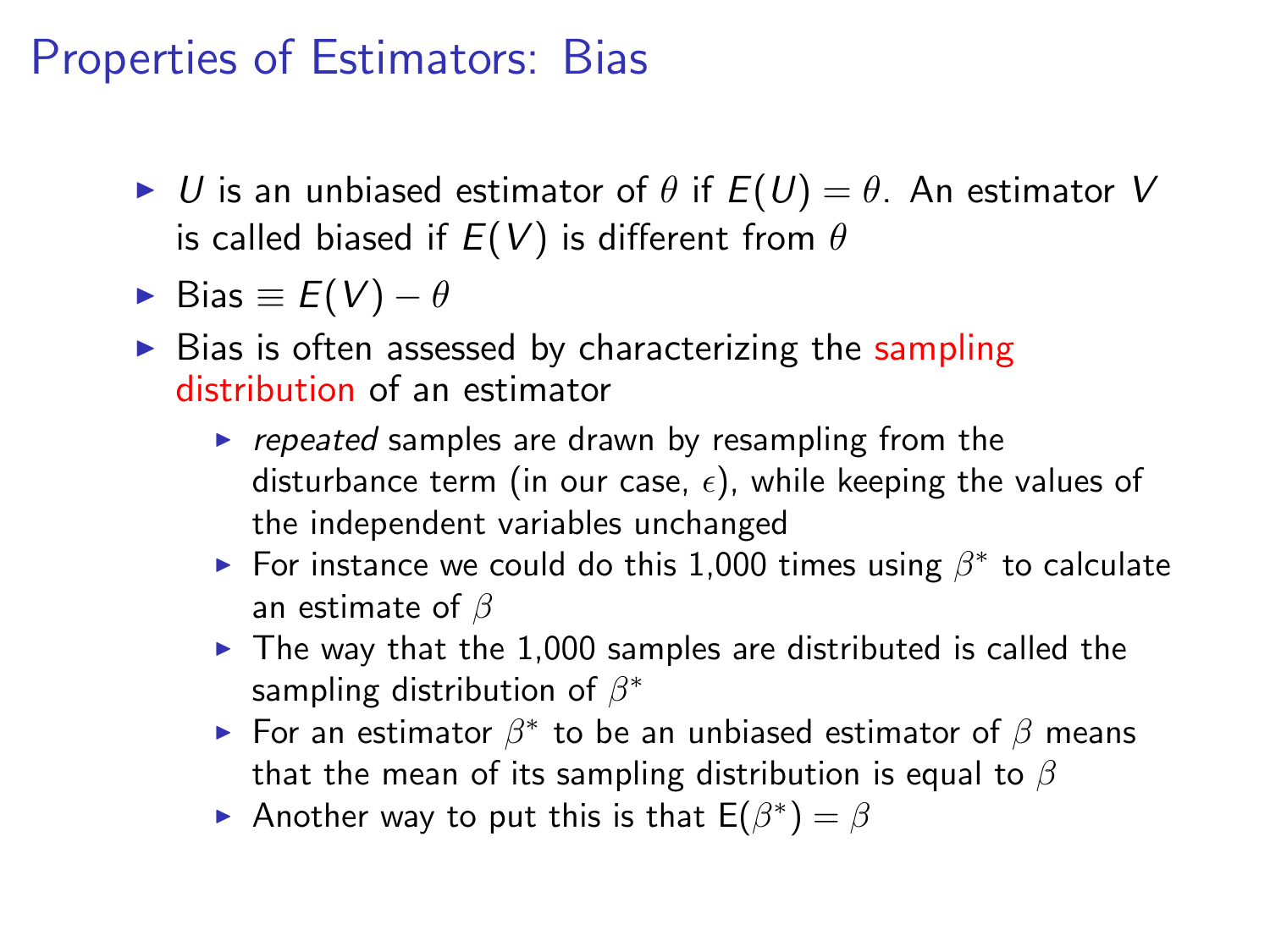# Properties of Estimators: Efficiency

- $\triangleright$  We would like the distribution of an estimator to be highly concentrated—to have a small variance. This is the notion of *efficiency*. The efficiency of V compared to W is  $W \equiv \frac{\text{var}W}{\text{var}V}$  $\frac{\text{var } \nu \nu}{\text{var } \mathcal{V}}$ .
- $\blacktriangleright$  If population being sampled is exactly symmetric, then center can be estimated without bias by either the sample mean  $X$  or the sample median  $X'$ . For large samples, var $X' \approx 1.57 \sigma^2/n$ . Since  $\bar{X}$  has variance  $\sigma^2/n$ , the smaller variance makes it 157% more efficient than the median for normal populations.
- $\triangleright$  This gives rise to the notion of *relative efficiency*, to which we will return shortly
- $\triangleright$  Not really the same as "minimum variance"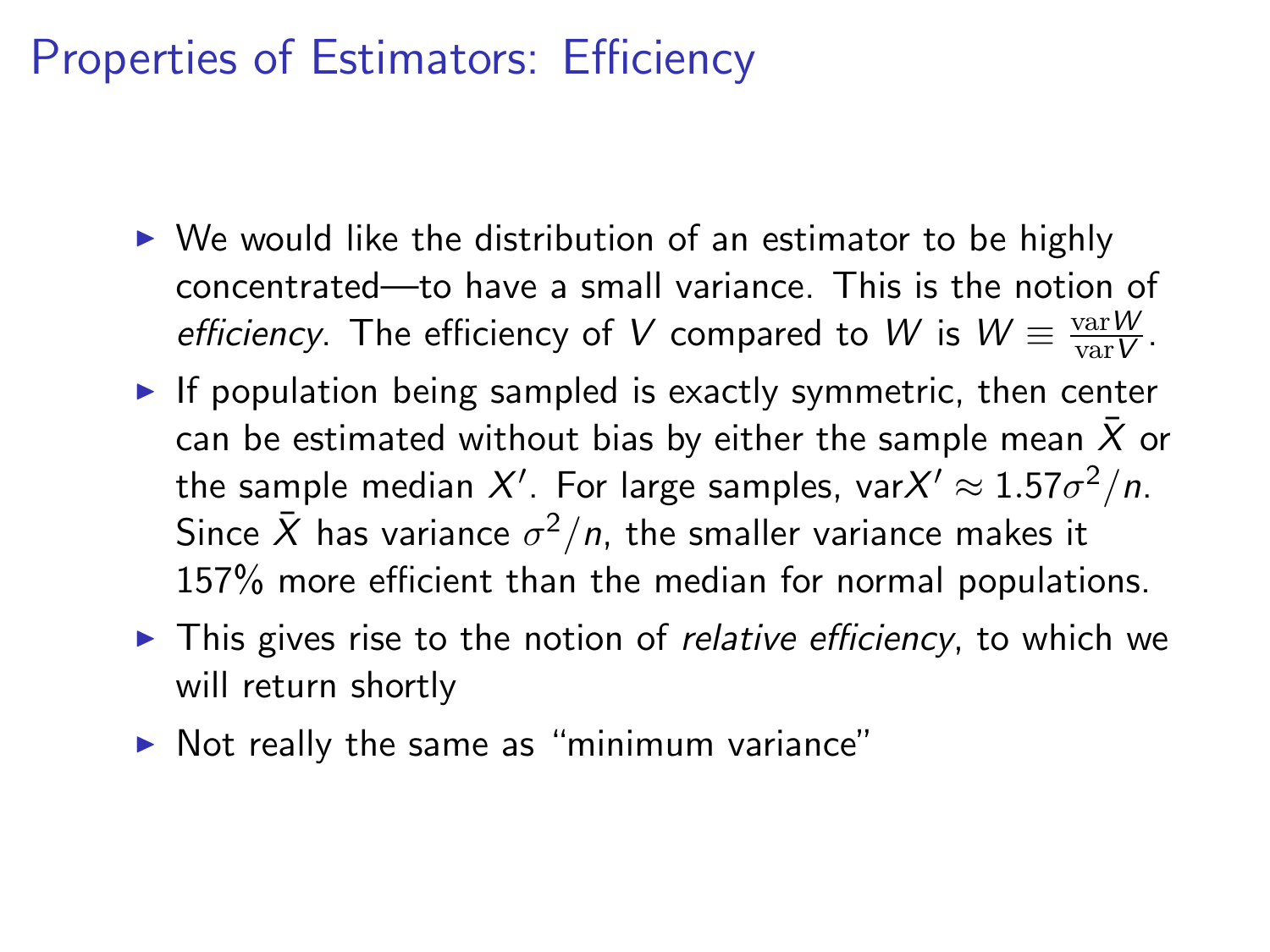## Properties of Estimators: Consistency

- $\triangleright$  A consistent estimator is one that concentrates in a narrower and narrower band around its target as sample size increases indefinitely. MSE approaches zero in the limit: bias and variance both approach zero as sample size increases.
- $\triangleright$  V is defined to be a consistent estimator of  $\theta$ , if for any positive  $\delta$  (no matter how small),  $Pr(|V - \theta|) < \delta$ )  $\longrightarrow$  1, as  $n \longrightarrow \infty$
- **IF** (Kennedy) If the asymptotic distribution of  $\hat{\beta}$  becomes concentrated on a particular value k as  $N \rightarrow \infty$ , k is said to be the *probability limit* of  $\hat{\beta}$  and is written plim $\hat{\beta} = k$ ; if plim $\hat{\beta} = \beta$ , then  $\hat{\beta}$  is said to be consistent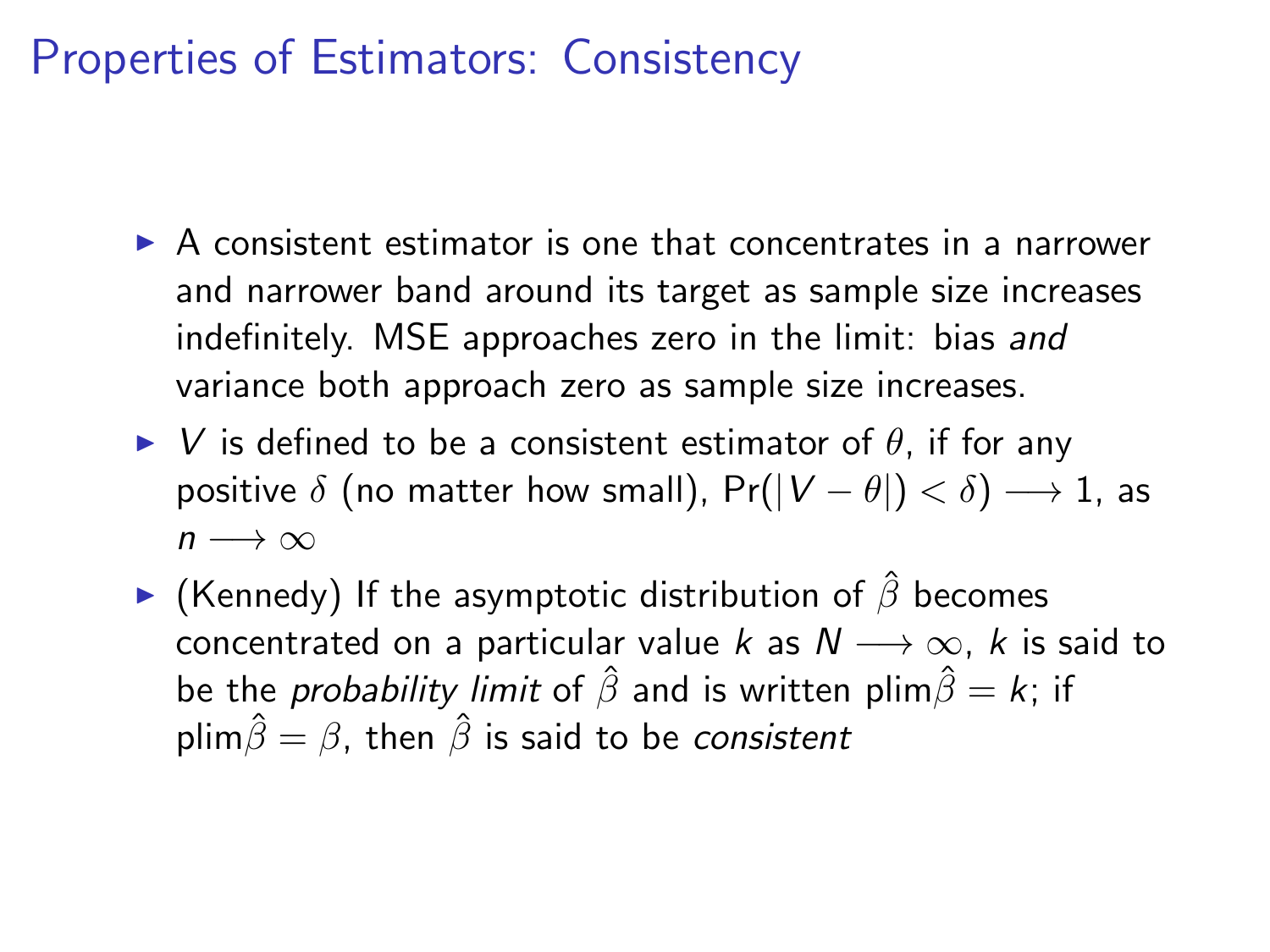# Choosing from among alternative estimators

- $\triangleright$  When we compare two *unbiased* estimators, which should we choose?
- $\triangleright$  Answer: The one with minimum variance
- $\triangleright$  When comparing both biased, and unbiased, which should we choose?
- $\triangleright$  Answer: The one with the best combination of small bias and small variance
- ► Mean Squared Error (MSE):  $\equiv E(V \theta)^2$ .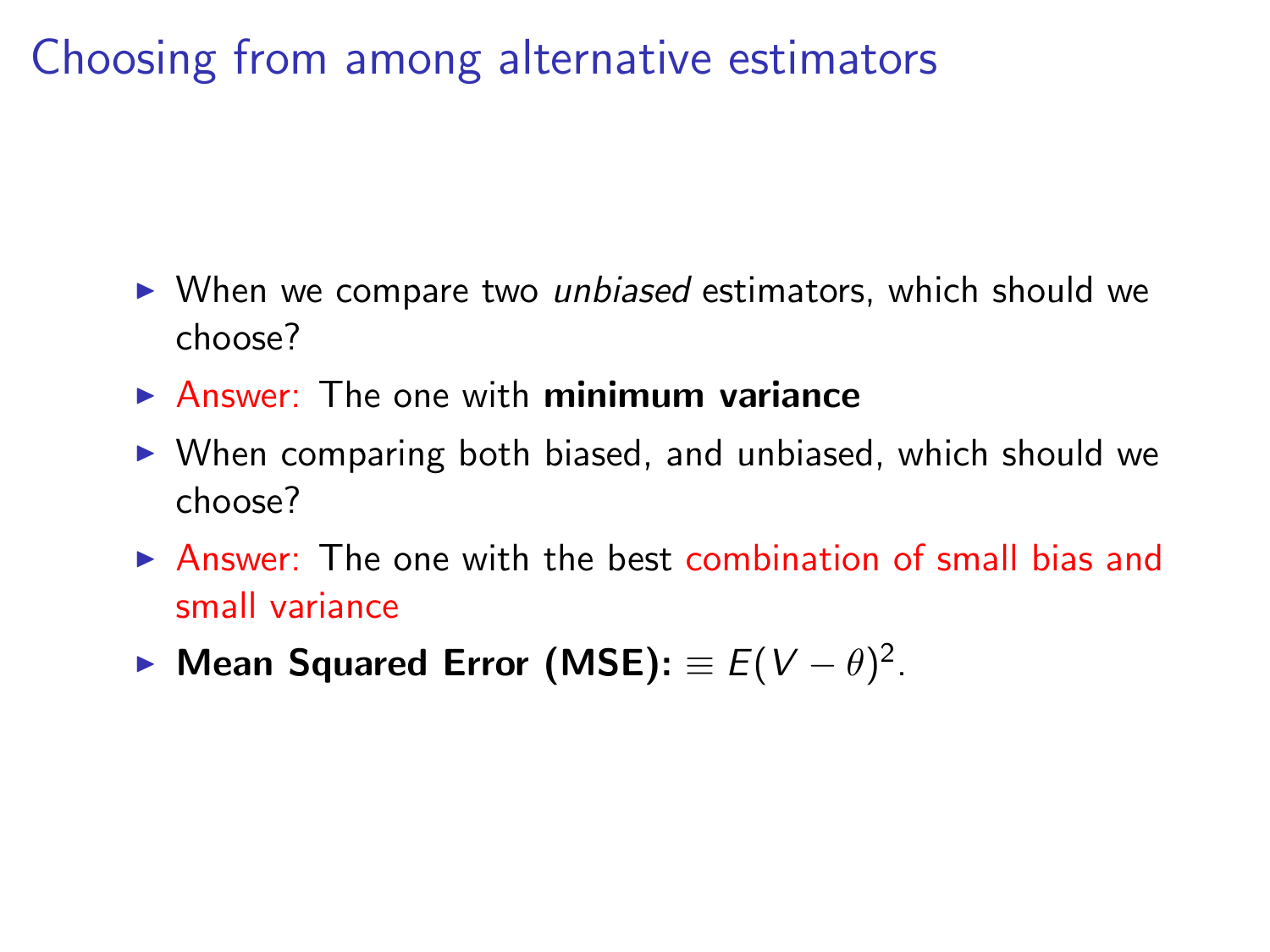#### More on mean squared error



► Relative efficiency of V compared to  $W: \equiv \frac{\text{MSE}(W)}{\text{MSE}(V)}$  $MSE(V)$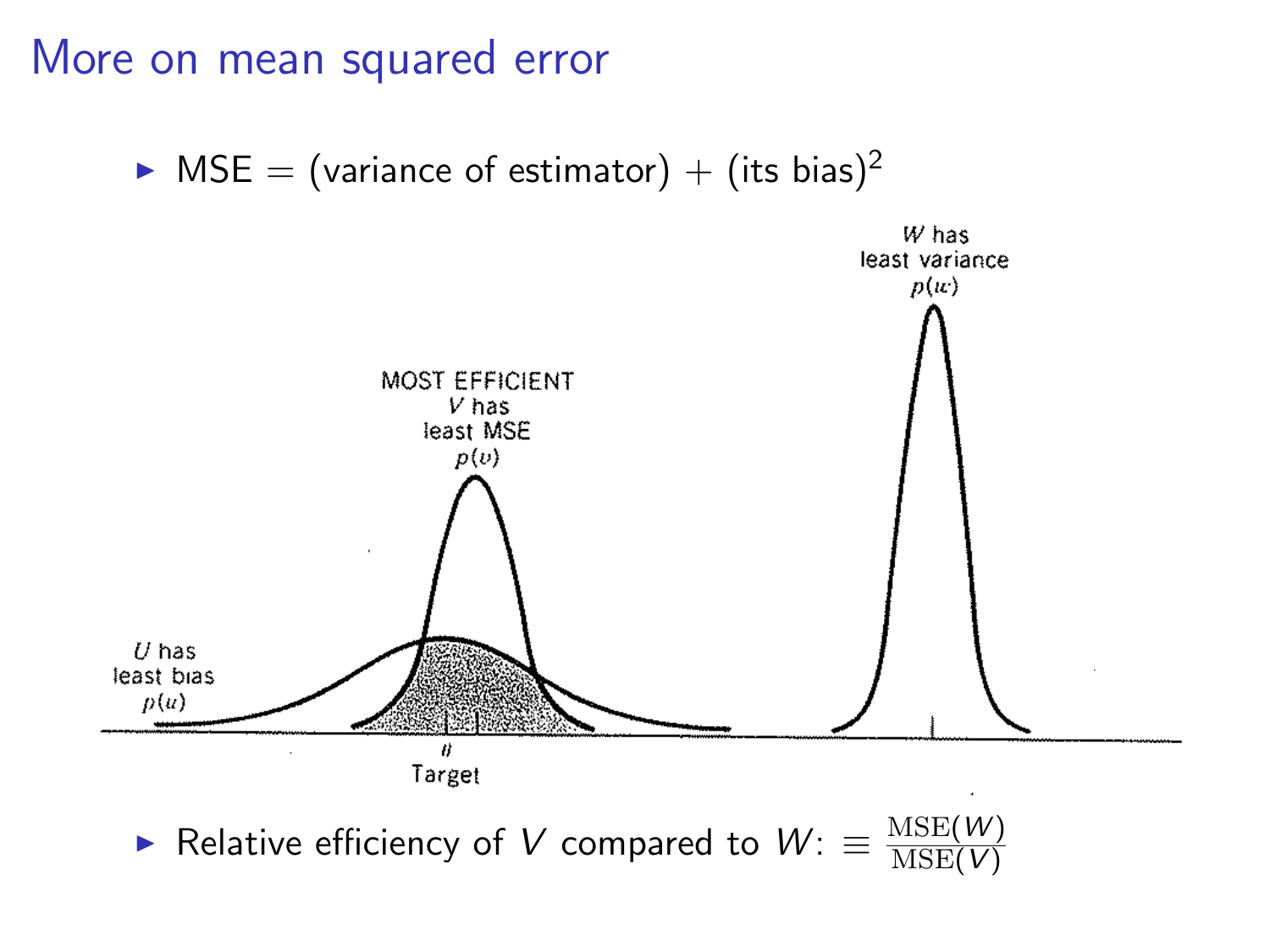# Large-sample properties of estimators

- $\triangleright$  asymptotically unbiased: means that a biased estimator has a bias that tends to zero as sample size approaches infinity.
- $\triangleright$  When no estimator with desireable small-scale properties can be found, we often must choose between different estimators on the basis of asymptotic properties
- $\triangleright$  Asymptotic properties of estimators refer to what happens as sample size increases towards infinity
- $\triangleright$  Many estimators are trusted in principle because of their asymptotic properties, even when these don't hold in smaller samples (e.g. maximum likelihood)
- $\triangleright$  For many estimation problems, non-parametric alternatives are favored when sample sizes are small
	- $\triangleright$  Example: t-test versus Kruskal Wallis test; or Chi-squared test versus Fisher exact test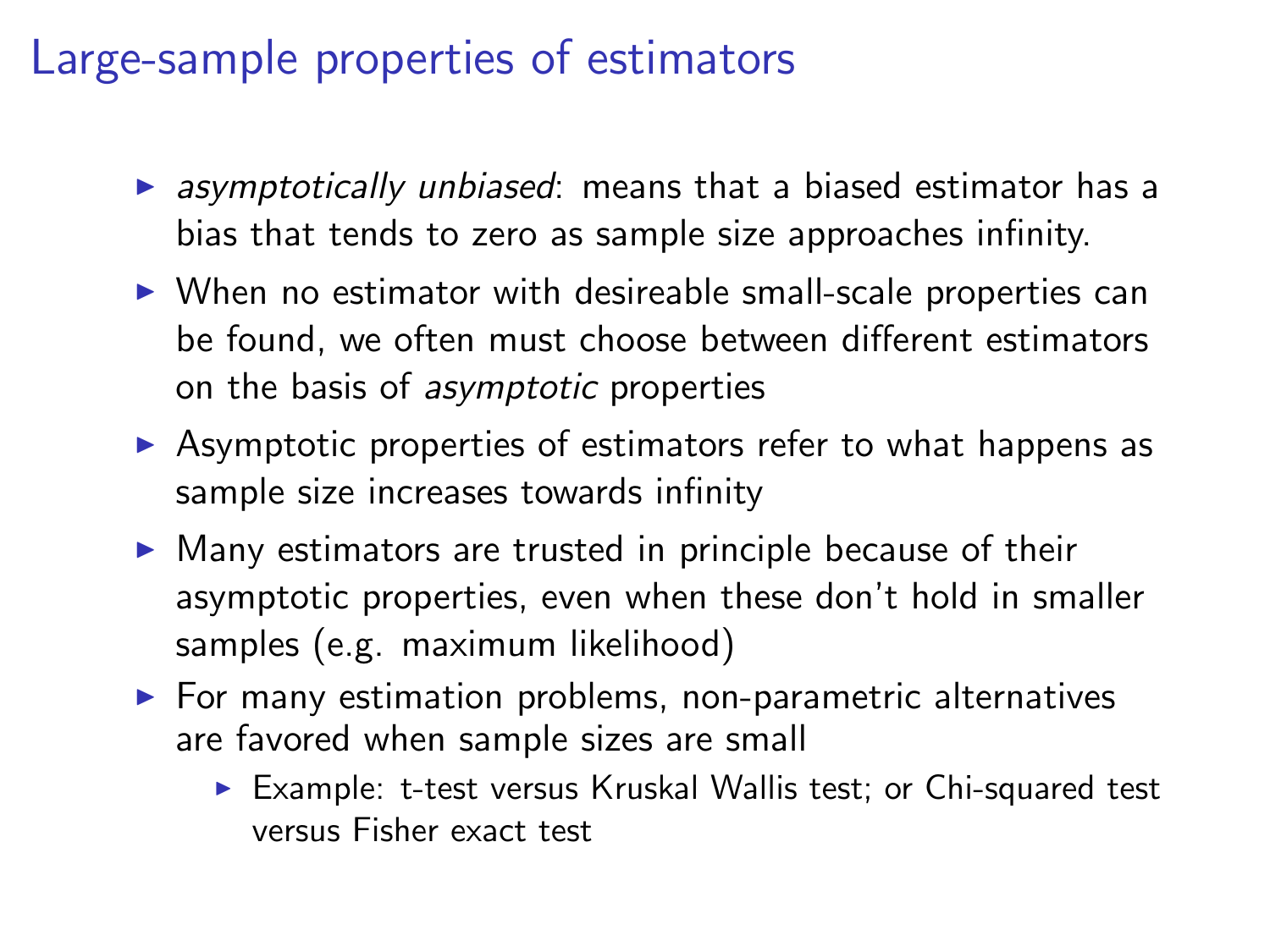#### Example: mean squared deviation

• Mean squared deviation or 
$$
MSD = \frac{1}{n} \sum (X - \bar{X})^2
$$

- $\blacktriangleright$  This is a biased estimator of population variance  $\sigma^2$ , since on average it will underestimate true quantity
- For example, when  $X = 1$ , it yields MSD = 0
- $\triangleright$  As a result, we use instead the sample variance:

$$
s^2 \equiv \frac{1}{n-1} \sum (X - \bar{X})^2
$$

 $\triangleright$  But MSD is asymptotically unbiased, since its bias approaches zero as  $n \to \infty$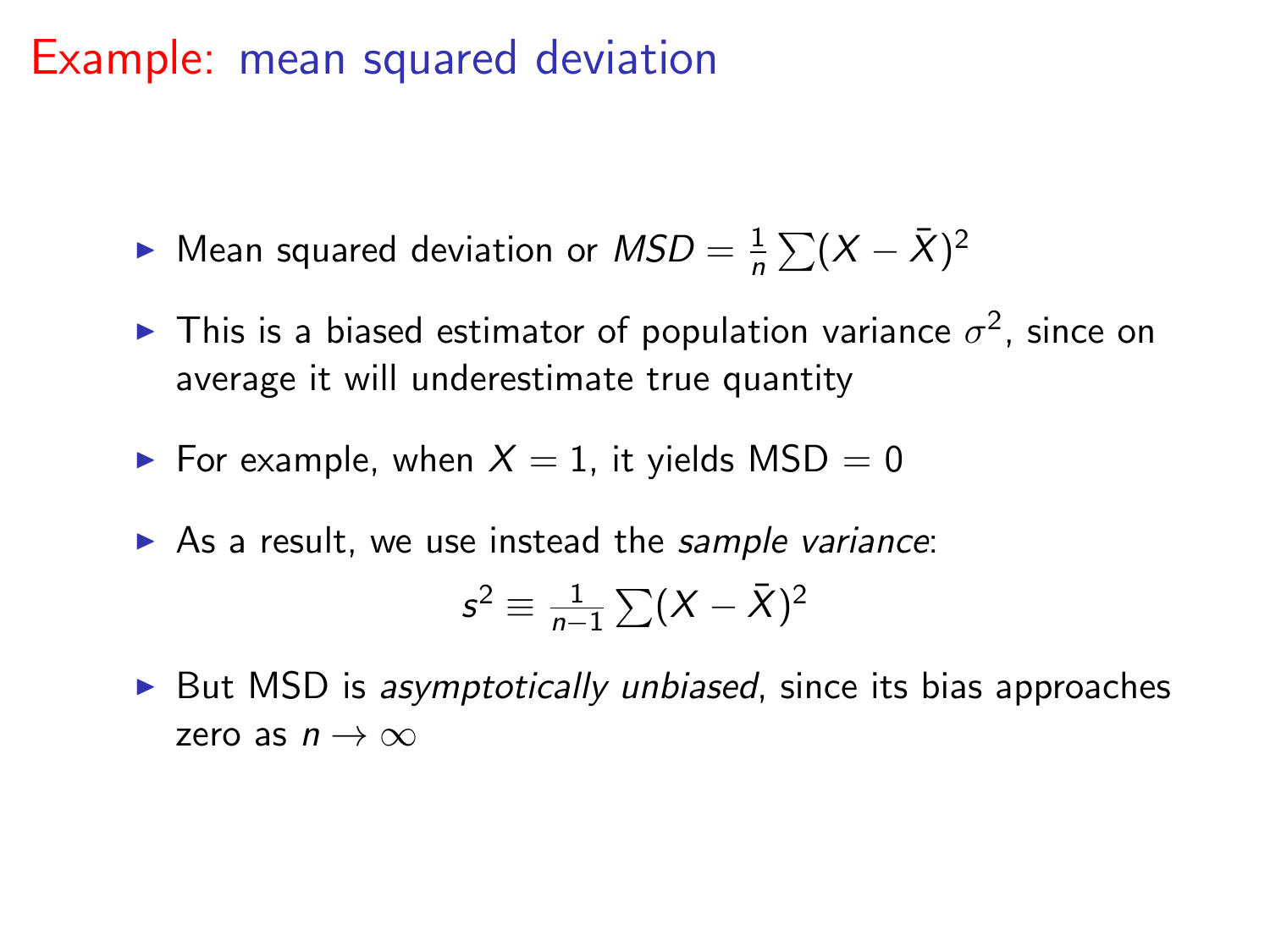# Proof

$$
MSD = \left(\frac{n-1}{n}\right)s^2 \qquad (2)
$$

$$
= \left(1 - \frac{1}{n}\right)s^2 \qquad (3)
$$

$$
E(MSD) = \left(1 - \frac{1}{n}\right)E(s^2) \qquad (4)
$$

Since  $s^2$  is an unbiased estimator of  $\sigma^2$ :

$$
E(MSD) = \left(1 - \frac{1}{n}\right) E(\sigma^2)
$$
\n
$$
= \sigma^2 - \left(\frac{1}{n}\right) \sigma^2
$$
\n(6)

The last term  $(\frac{1}{n})$  $\frac{1}{n}) \to 0$  as  $n \to \infty$ .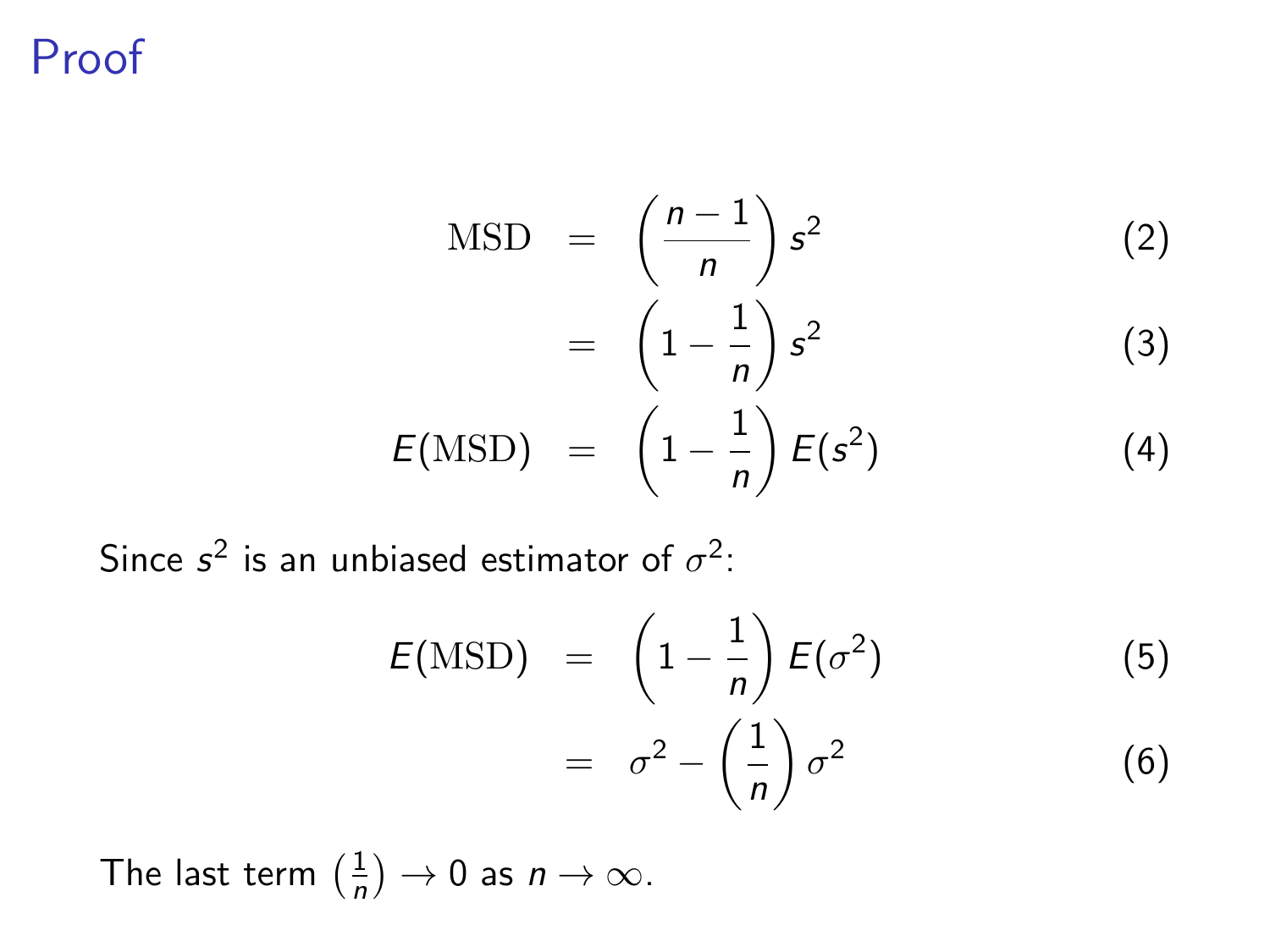# Maximum likelihood (very brief introduction)

- $\triangleright$  Based on the principle that the sample of data at hand is more likely to have come from a world characterized by one particular set of parameter values, than from any other set of values
- Example: Given a set of coin toss data, what is the value of  $\pi$ (the probability that  $x_i$  =head) that is most likely to have generated the data?
- $\blacktriangleright$  Properties:
	- $\blacktriangleright$  asymptotically unbiased
	- $\blacktriangleright$  consistent
	- $\triangleright$  (asymptotically) normally distributed
	- $\triangleright$  asymptotic variance can be computed using a standard formula
- $\triangleright$  (almost all) maximization of likelihoods is done numerically using computers
- $\triangleright$  The logit, probit, Poisson etc. models we will do later in this class all use maximum likelihood for estimating parameters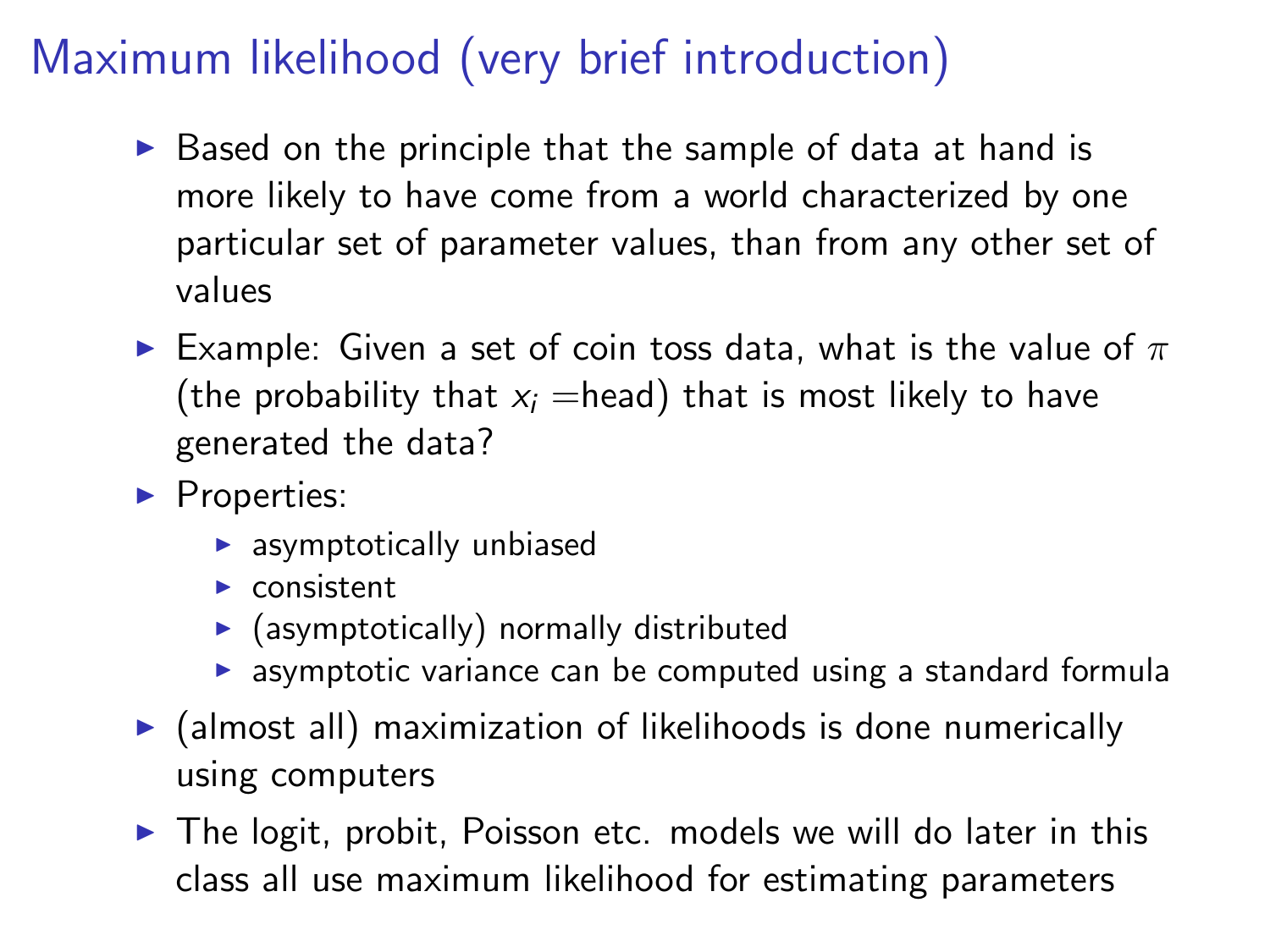# Monte Carlo studies

- $\triangleright$  A *Monte Carlo* study is a simulation exercise designed to shed light on the small-sample properties of competing estimators for a given estimation problem
- $\triangleright$  Used when small-sample properties cannot be derived theoretically, or as a supplement to theoretical derivations
- $\triangleright$  Allows direct exploration of samplong distributions, through simulation
- $\triangleright$  Steps involved:
	- 1. Model the data-generating process
	- 2. Genereate artificial datasets
	- 3. create estimates from the data using the estimator
	- 4. use these estimates to assess the estimator's sampling distribution
- $\triangleright$  Monte Carlo simulation is extremely common and important tool of modern statistical methods, and computationally very accessible using modern computers and software (like R)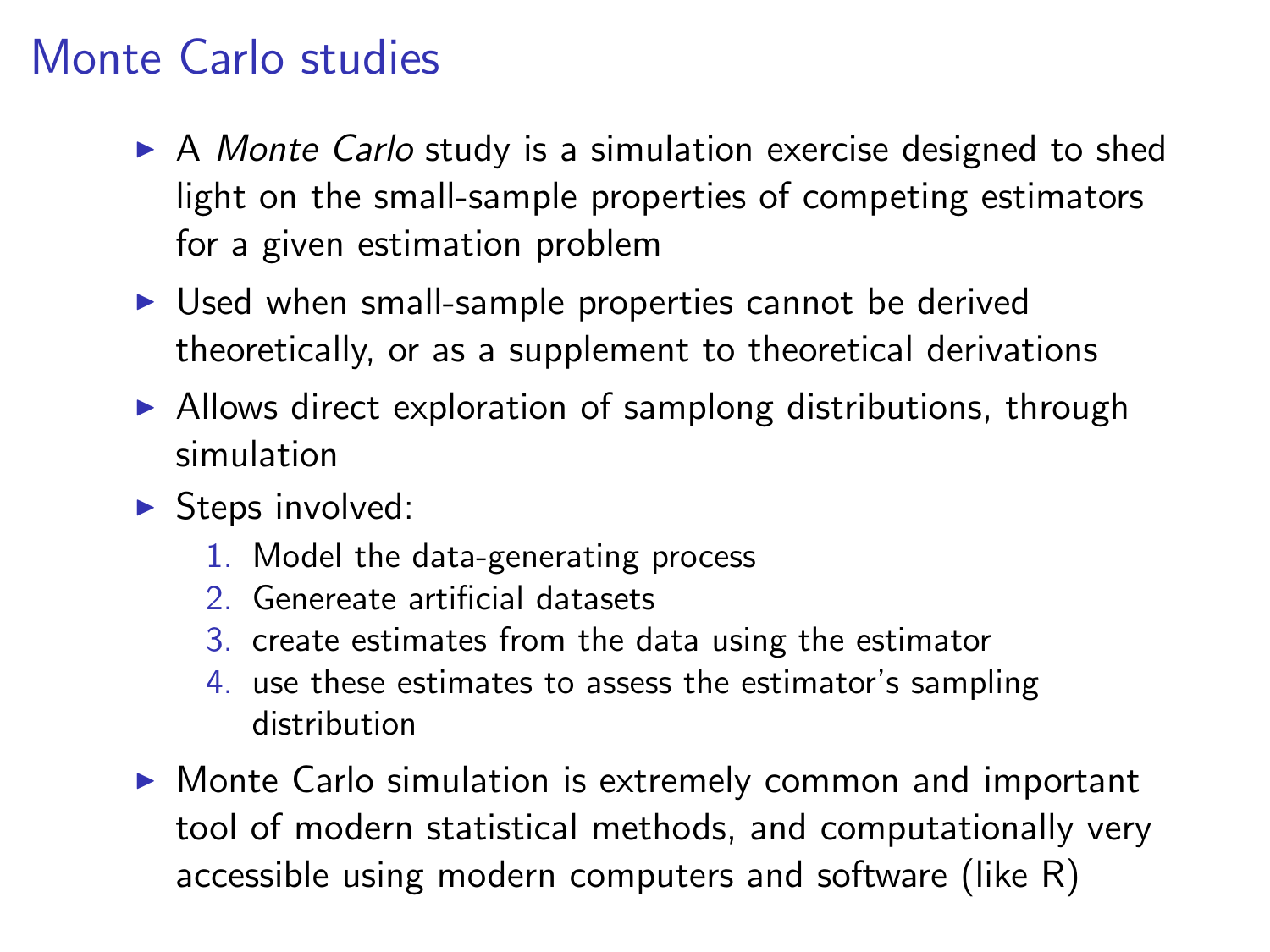# Monte Carlo example

► Consider the sample variance estimator  $s^2 = \frac{n}{n-1}\bar{y}^2$ 

- ► Cochran's theorem shows that if Y is *iid* Normal, then  $s^2$ follows a scaled chi-square distribution  $\chi^2_{n-1}$
- $\triangleright$  To verify this using Monte Carlo simulations, we can construct sample datasets and examine the sampling distribution, for a given sample size

```
# define a function for the sample variance
sv \langle function(y) { length(y) / (length(y)-1) * mean(y)^2 }
# create a loop to compute and store 1,000 simuated sample variances
# this will be from 50 random y values
result <- numeric(500)
for (i in 1:500) { result[i] \leftarrow sv(rnorm(50)) }
# plot the result, after sorting the computed sample variances
plot(sort(result), type="l", ylab="Computed sample variance")
# now check whether sampling distribution matches a Chi^2
chisq.test(result)
```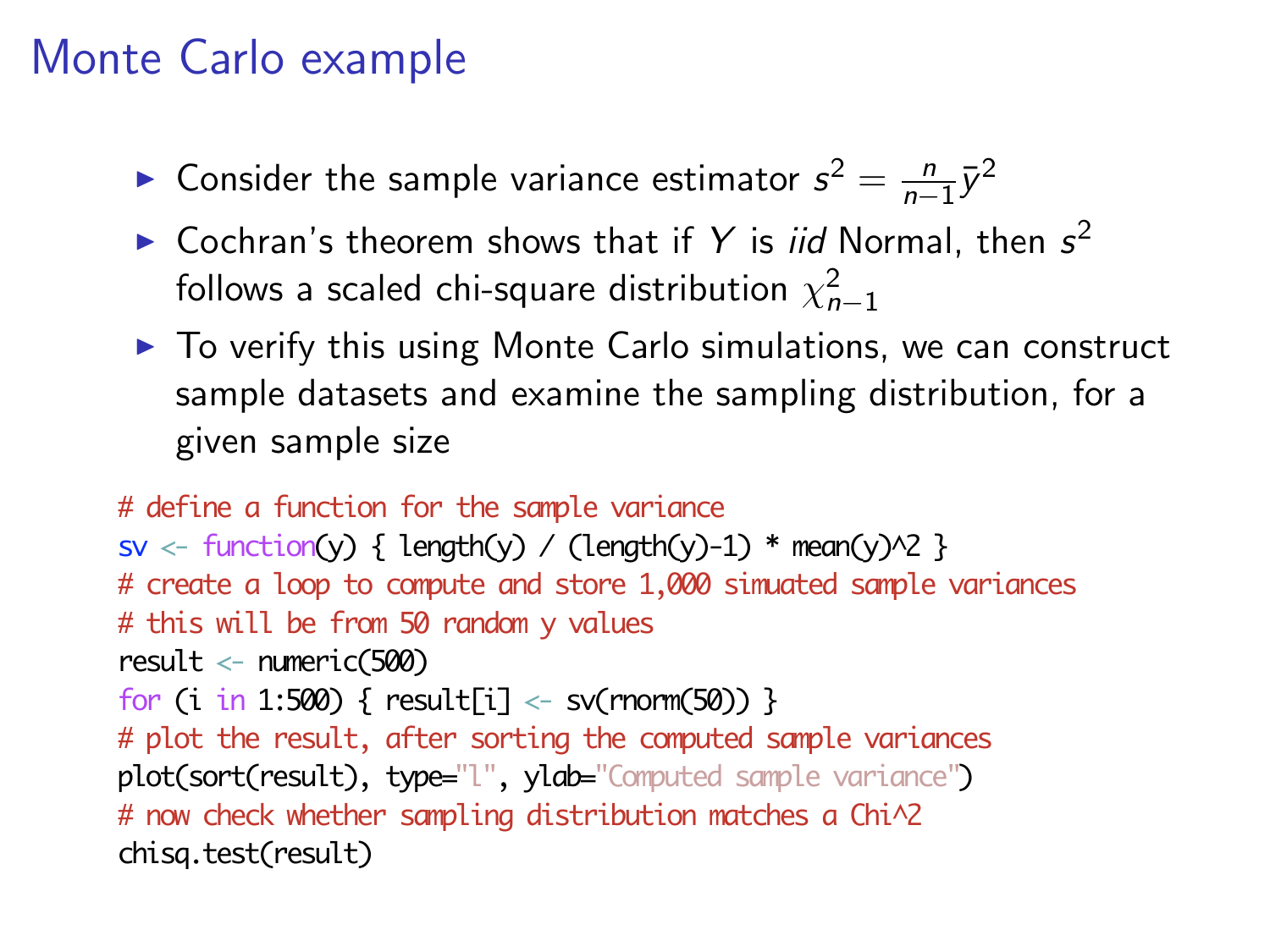Working in R: Birthday problem example

- ► Formula:  $1 \frac{365!}{(365-n)!365^n}$
- In R, w can use the factorial() function
- $\blacktriangleright$  So for  $n = 10$ :

1 -  $(factorial(365) / (factorial(365-n) * 365<sup>n</sup>))$ 

- Does this work? No numbers too big!
- $\blacktriangleright$  How to solve this: use logarithms and lfactorial():  $1$ -exp(lfactorial(365) - lfactorial(365-n) n\*log(365))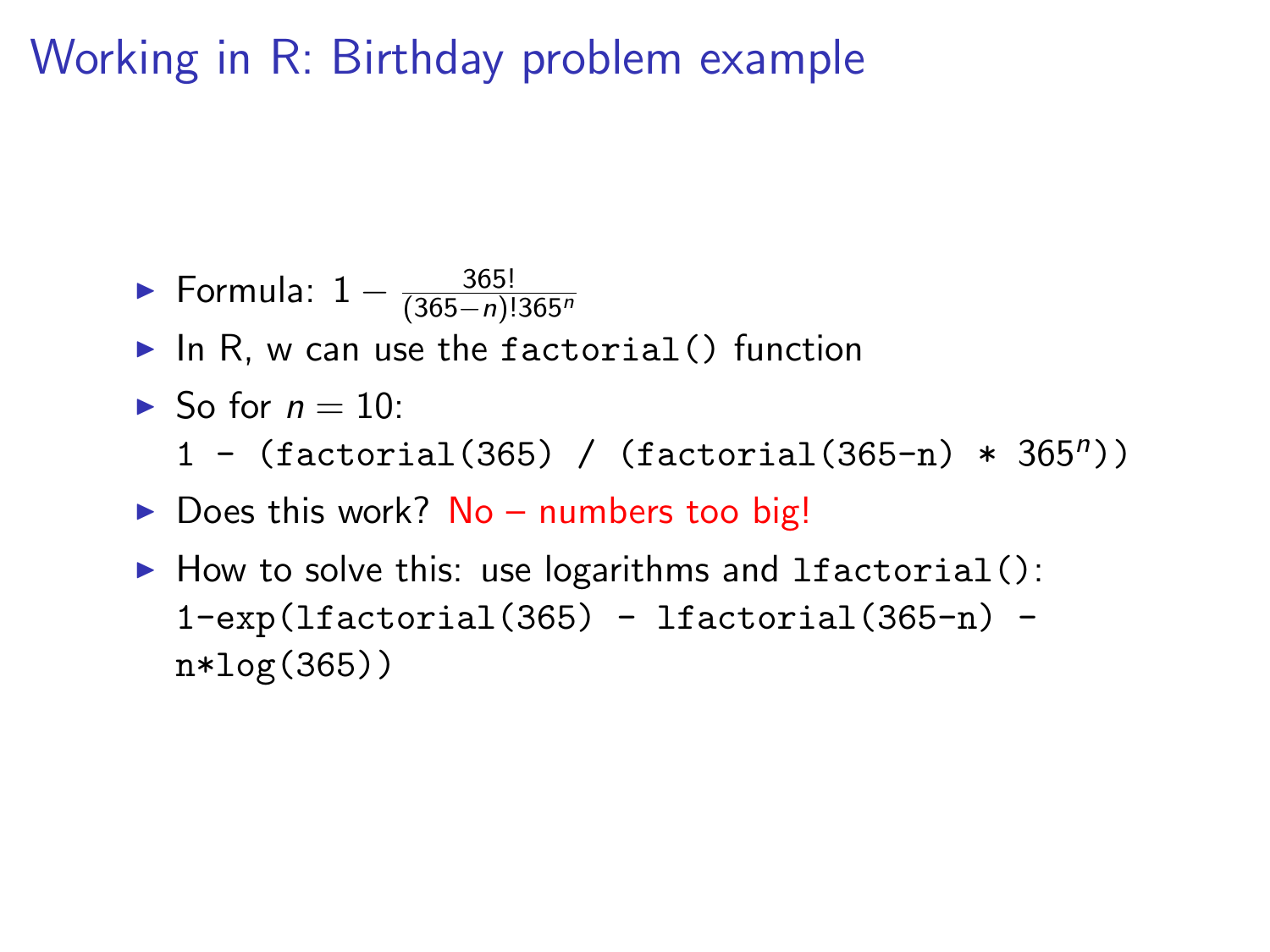## Working in R: Birthday problem example code

```
1bdp \leftarrow function(n) {
  1 - \exp(1factorial(365) - 1factorial(365-n) - n*log(365))
}
x \le -1:60plot(x,1bdp(x))plot(x,lbdp(x),
     xlab="Number of people",ylab="Probability of same birthday")
abline(h=.5, lty="dashed", col="red")
```